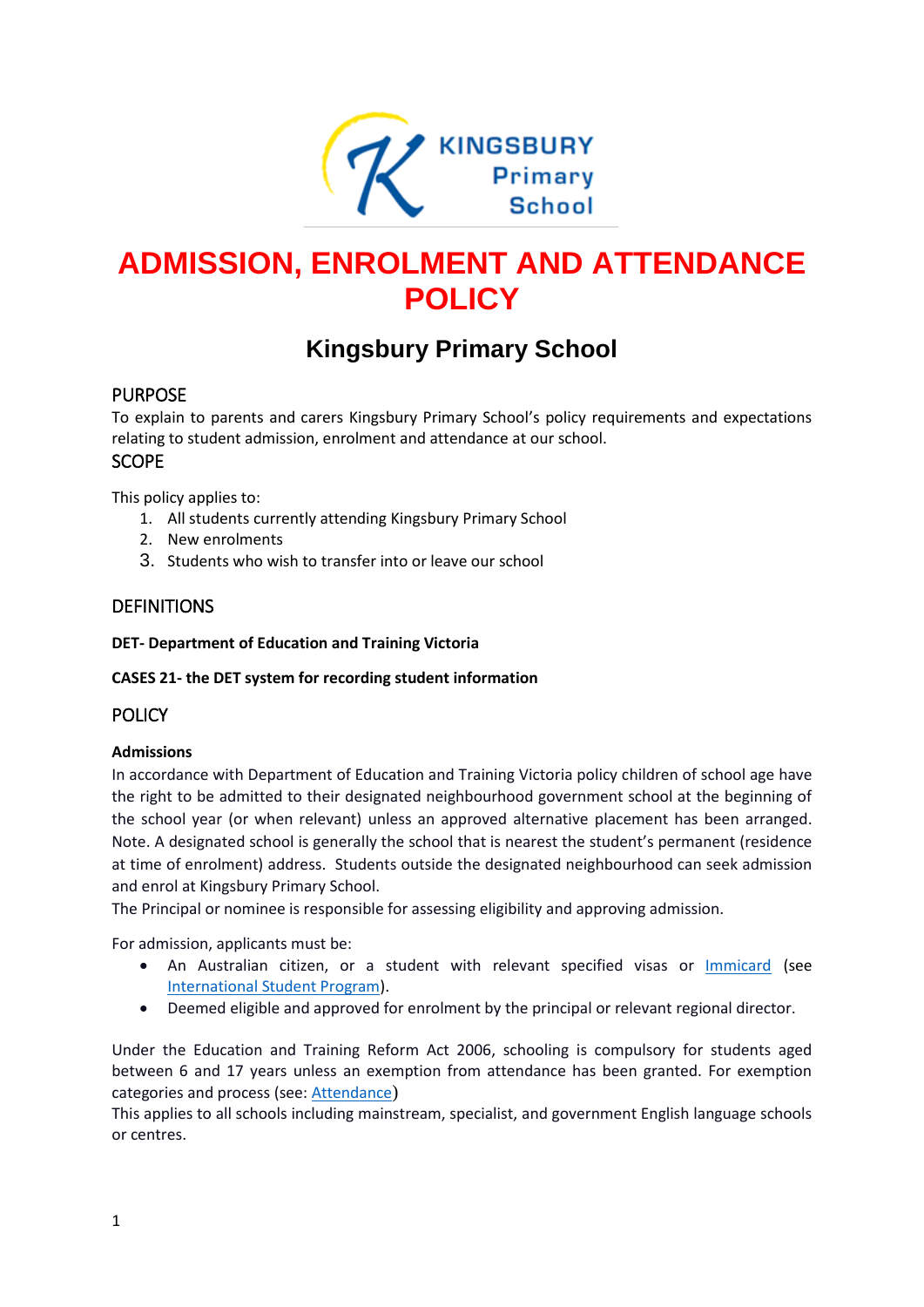A person who is not of compulsory school age may not enrol in or attend a government school unless:

- The person falls within an exception to the age eligibility requirements set out in the age regulations;
- or the person is granted an exemption from the age regulations (se[e Attendance\)](https://www.education.vic.gov.au/school/principals/spag/participation/Pages/attendance.aspx).

#### **Enrolment**

In accordance with Department of Education and Training Victoria policy, Kingsbury Primary School will:

- Enrol eligible students, who are new to the Victorian government education system under the name contained in the documents supporting their admission; primarily their birth certificate.
- Keep copies of sighted documents (this includes an Immunisation History Statement from the Australian Immunisation Register or equivalent for international students).
- Verify changes to student enrolment names.
- Maintain and update student details obtained on enrolment.
- Keep all information confidential and managed in accordance with:
	- O The Department's privacy policy
	- O The Victorian privacy laws.

At initial enrolment a Victorian Student Number (VSN) is allocated to a student in the name certified in admission documents. Se[e Victorian Student Number \(VSN\)](http://www.vcaa.vic.edu.au/pages/schooladmin/vsn/index.aspx).

#### *Changing enrolment name*

Schools can change the name under which a student is enrolled if:

- New legal documentation with an amended name is provided.
- Supporting documentation, which was not originally available, differs from the name provided during conditional enrolment see [Admission](https://www.education.vic.gov.au/school/principals/spag/participation/Pages/admission.aspx).
- Proof is provided that the enrolling parent is using another name under a scheme designed to ensure their safety, such as witness protection.

#### **CASES 21 Student Data Management**

Kingsbury Primary School will document and maintain student information stored on CASES 21 ensuring:

- Data is:
	- $\circ$  Updated when changes occur; e.g. informed by parents/carers of changes to family circumstances, guardianship.
	- o Reviewed half yearly.
	- o Updated when students are moving from one government school to another government school.
	- o Updated to confirm commencement of study within 5 working days for international students.
- Records are disposed of in accordance with the General Disposal Schedule. See [Archives and Records Management.](https://www.education.vic.gov.au/school/principals/spag/governance/pages/archives.aspx)

#### **Immunisation**

Upon enrolment Kingsbury Primary School will require parents/carers to present documentation to verify the immunisation status of their child. See [Immunisation.](https://www.education.vic.gov.au/school/principals/spag/health/Pages/immunisation.aspx)